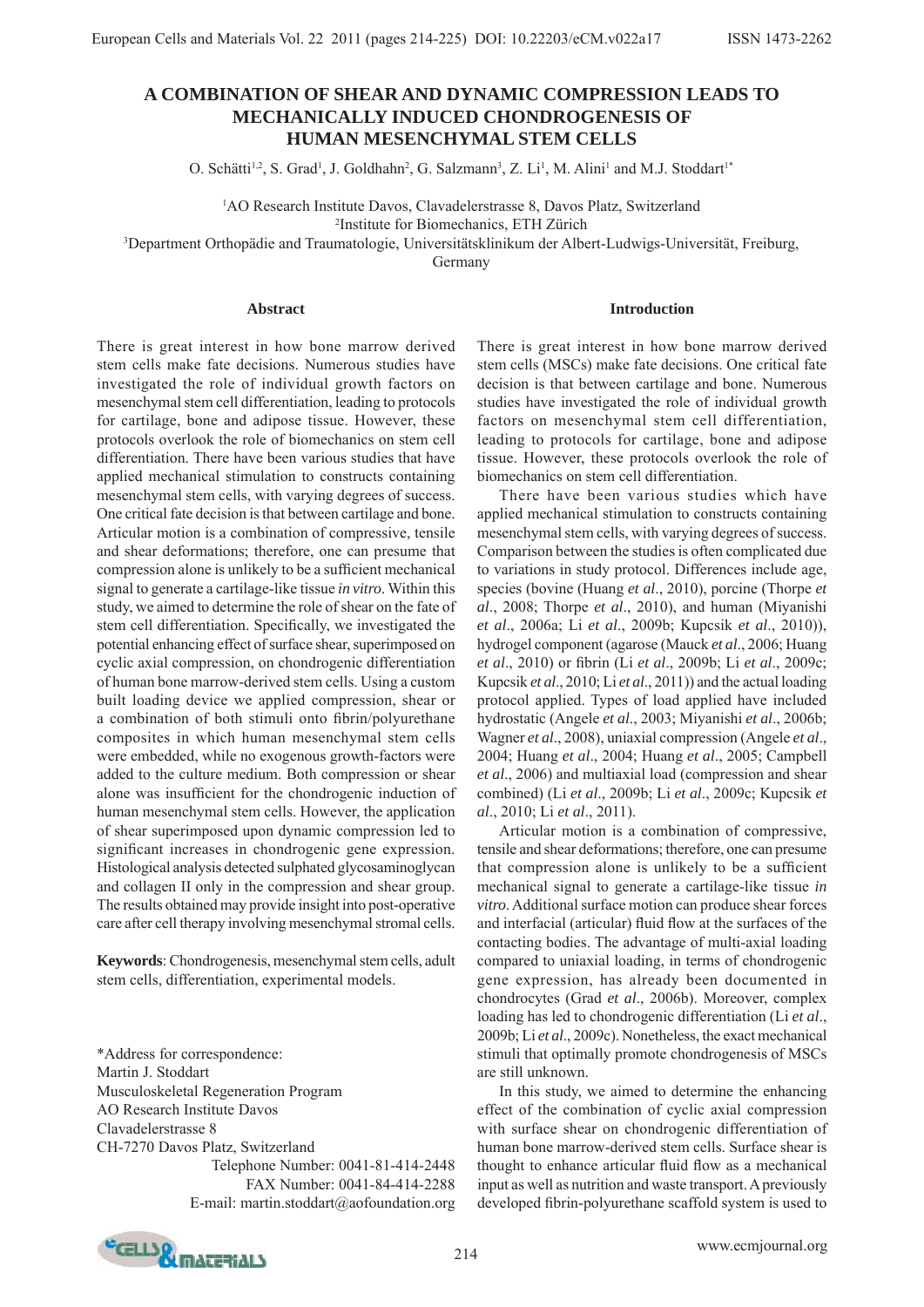

**Fig. 1**. Left: Cross sectional schematic of the scaffold with its holder. The ceramic hip ball **(A)** is pressed against the cell seeded scaffold **(B)**. The scaffold **(B)** is held in place within the main holder **(C)** by means of a circular PEEK ring **(D)**. A final ring of cell free fibrin/ PU scaffold **(E)** provides a final structural support to hold the sample in place. Right: Sample in holder. Both the sample and ball are housed in a glass bell to increase sterility.

give the cells an initial structure and a 3D guidance (Li *et al*., 2009a). To incorporate the interaction between cyclic compressive forces and shear forces, a custom-designed bioreactor system, which is capable of simultaneously applying compression and shear to a developing cellscaffold construct, is employed. Thus, we are able to approximate the kinematic motion of an articulating joint (Wimmer *et al*., 2004).

 Using this custom built loading device, we applied compression, shear or a combination of both stimuli onto fibrin/polyurethane composites in which human mesenchymal stem cells were embedded. No exogenous growth-factors were added to the culture medium; therefore chondrogenic induction will be a direct result of the mechanical load applied. Using this experimental set-up we are able to directly compare the individual effects of axial compression, surface shear and the combination of the two stimuli. One major advantage of this device is the possibility to carry out reproducible multiaxial loading *in vitro.* This enables the work to be performed directly on human cells, and such studies would be difficult to reproducibly carry out in animal models. To determine the efficiency of chondrogenesis, chondrogenic, hypertrophic and osteoblastic gene expression levels were measured. The extra-cellular matrix (ECM) production was assessed in terms of synthesised glycosaminoglycan (GAG), histology and immunohistochemistry. We hypothesised that shear would be required for chondrogenic induction in the absence of exogenous chondrogenic stimuli.

# **Materials and Methods**

# **Isolation and expansion of human mesenchymal stem cells**

Fresh human bone-marrow aspirates were obtained after full ethical approval (Freiburg, EK-326/08) and informed patient consent. Bone marrow stromal cells were isolated from 5 donors (Male 17 years, Male 55 years, Female 70 years, Male 45 years, Female 66 years) by standard density gradient procedure (Histopaque-1077) and selection by plastic adherence. Mesenchymal stromal cells (MSCs) were then cultured in polystyrene cell culture flasks at 37 °C, 5 % CO<sub>2</sub>, and 95 % humidity in  $\alpha$ -modified essential medium ( $α$ -MEM), 10 % human MSC qualified foetal bovine serum (FBS- Hyclone) with 5 ng/mL fibroblast growth factor 2 (Fitzgerald Industries, Acton, MA, USA). The cells were detached with Trypsin-EDTA at subconfluence and seeded into the required number of flasks. Thereafter, the medium was changed every 2-3 d. After the cells reached 70-80 % confluence, they were harvested and used for the experiment at passage 3-4. Each experiment was performed separately on each donor and the data collated for statistics.

# **Fibrin-polyurethane composite culture of MSCs**

Cylindrical (8 mm diameter x 4 mm height) porous polyurethane scaffolds (pore size of 90-300 μm) were prepared as described elsewhere (Gorna and Gogolewski, 2002). MSCs were suspended in a fibrin hydrogel (provided

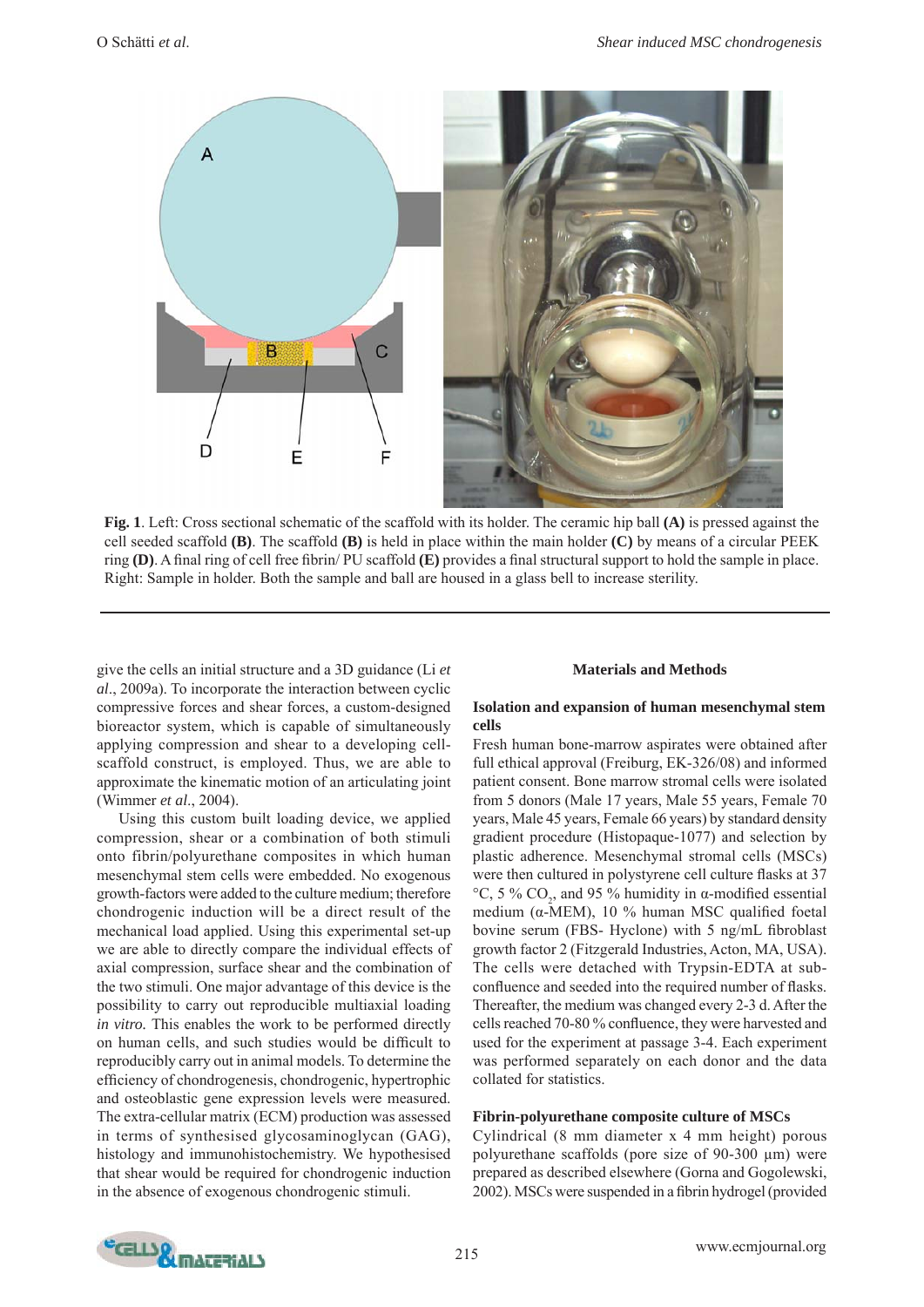|  |  | Table 1: Experimental groups |  |
|--|--|------------------------------|--|
|--|--|------------------------------|--|

|                             | Compression |                       | <b>Shear</b>             |                  |                     |
|-----------------------------|-------------|-----------------------|--------------------------|------------------|---------------------|
| Experimental group          | Frequency   | Amplitude<br>(height) | Frequency                | Amplitude        | Preload<br>(height) |
| Free swelling $(A)$         |             |                       | $\overline{\phantom{0}}$ |                  |                     |
| Compression (B)             | 1 Hz        | $0.4 \text{ mm}$      |                          |                  | $0.4 \text{ mm}$    |
| Shear $(C)$                 |             |                       | 1 Hz                     | $\pm 25^{\circ}$ | $0.4 \text{ mm}$    |
| Compression and shear $(D)$ | 1 Hz        | $0.4 \text{ mm}$      | 1 Hz                     | $\pm 25^{\circ}$ | $0.4 \text{ mm}$    |

by Baxter BioScience, Vienna, Austria) before seeding them into the scaffolds. The final concentrations of the fibrin gel were 17 mg/mL fibrinogen and  $0.5$  U/mL of thrombin (Lee *et al*., 2005). Cells were seeded into the polyurethane scaffolds at a cell density of  $4 \times 10^6$  per scaffold. Constructs were then incubated for 1 h at 37 °C, 5 %  $CO<sub>2</sub>$  and 95 % humidity to permit fibrin gel formation before adding growth medium (Dulbecco's Minimal Essential Medium, DMEM, with 4.5 g/L glucose and 2.2 g/L NaHCO<sub>3</sub>, non-essential amino acids, containing 11.5 mg/L L-proline (Invitrogen/Life Technologies, Carlsbad, CA, USA), 50 μg/mL ascorbic acid 2-phosphate sesquimagnesium salt hydrate (Sigma-Aldrich, Buchs SG, Switzerland), ITS+1 (10 μg/mL insulin from bovine pancreas, 5.5 μg/mL human transferrin (substantially iron-free), 5 ng/mL sodium selenite, 0.5 mg/mL bovine serum albumin and 4.7 μg/mL linoleic acid; Sigma-Aldrich), 100 U/mL penicillin  $+$  100 μg/mL streptomycin (Invitrogen)). Five μM ε-aminocaproic acid was added to inhibit fibrinolysis (Kupcsik et al., 2009). After 2-4 d of pre-culture in 12-well plates, cell-scaffold constructs were transferred in polyether ether ketone (PEEK) holders (Fig. 1). The experiments were carried out at 37 °C, 5 %  $CO_2$ , 95 % humidity. Medium was changed 3 times a week and collected for further analysis.

# **Bioreactor**

Mechanical conditioning of the cell-scaffold constructs was performed using a pin-on-ball bioreactor system. Briefly, a ceramic ball 32 mm in diameter was pressed onto the scaffold (Wimmer *et al*., 2004). Interface shear motion was generated by oscillation of the ball about an axis perpendicular to the scaffold axis. Superimposed compressive strain was applied along the cylindrical axis of the scaffold.

 Samples were assigned in quadruplicates to one of four groups (Table 1): Group A was the free-swelling (unloaded) control. Group B was exposed to unconfined dynamic compression at 1 Hz with 0.4 mm sinusoidal strain, superimposed on a 0.4 mm static offset strain, resulting in a strain amplitude of 10-20 % of the scaffold height at the centre of the construct. Group C was exposed to ball oscillation of  $\pm 25^{\circ}$  at 1 Hz, superimposed on a 0.4 mm static compression offset strain. Group D was a combination of both loading regimes. Mechanical load was applied during 1 h a day for 5 consecutive days per week over 3 weeks.

# **Analysis**

After 3 weeks of culture and 15 loading cycles, cellscaffold constructs were vertically cut in two halves; 3 scaffold halves were processed for biochemical analysis, 3 for gene expression analysis and 2 for histological and immunohistochemical analysis.

# **Gene expression**

Scaffolds used for gene expression analysis were homogenised in 1 mL TRI reagent and 5 μL Polyacryl Carrier (both Molecular Research Center, Cincinnati, OH, USA) per scaffold, using a Tissue-Lyser (Retsch & Co., Haan, Germany) and centrifuged (Eppendorf, Basel, Switzerland) at 4 °C for 10 min at 12000 g.

 RNA isolation was carried out according to the protocol from the manufacturer. RNA was reverse transcribed with TaqMan reverse transcription kit (Applied Biosystems, Foster City, CA, USA) using random hexamers. For real time PCR TaqMan Gene Expression Assays (Applied Biosystems) or custom designed primer-probe sets (from Microsynth, Balgach, Switzerland) were used on a GeneAmp 7500 Real Time PCR System (Applied Biosystems). The endogenous control gene was 18S rRNA. Chondrogenic markers (collagen type-II (Col 2), Aggrecan (AGG), cartilage oligomeric matrix protein (COMP), SRY (sex determining region Y) – box 9 (Sox9), proteoglycan-4 (PRG4)), osteogenic markers (collagen type-I (Col 1), alkaline phosphatase (ALP)) and hypertrophic markers (collagen type-X (Col 10)) were analysed. Gene expression was analysed according to the ΔΔCt method, with expression levels normalised to the corresponding day 0 sample (day of cell seeding into scaffolds) of each donor.

The primers and probes used are listed in Table 2.

# **Biochemical analysis**

Scaffolds used for biochemical analysis were digested with 0.5 mg/mL proteinase K at 56 °C overnight and used for DNA and glycosaminoglycan (GAG) measurement.

 DNA concentrations were determined with the Hoechst method using calf DNA as a standard (Labarca and Paigen, 1980). Fluorescence intensity was measured with an HTS 7000 Perkin Elmer Bio Assay Reader (Norwalk, CT, USA).

 The amount of glycosaminoglycan (GAG) was determined by the dimethylmethylene blue dye method, using bovine chondroitin sulphate as the standard (Farndale *et al*., 1986). Proteinase K digests were used to measure

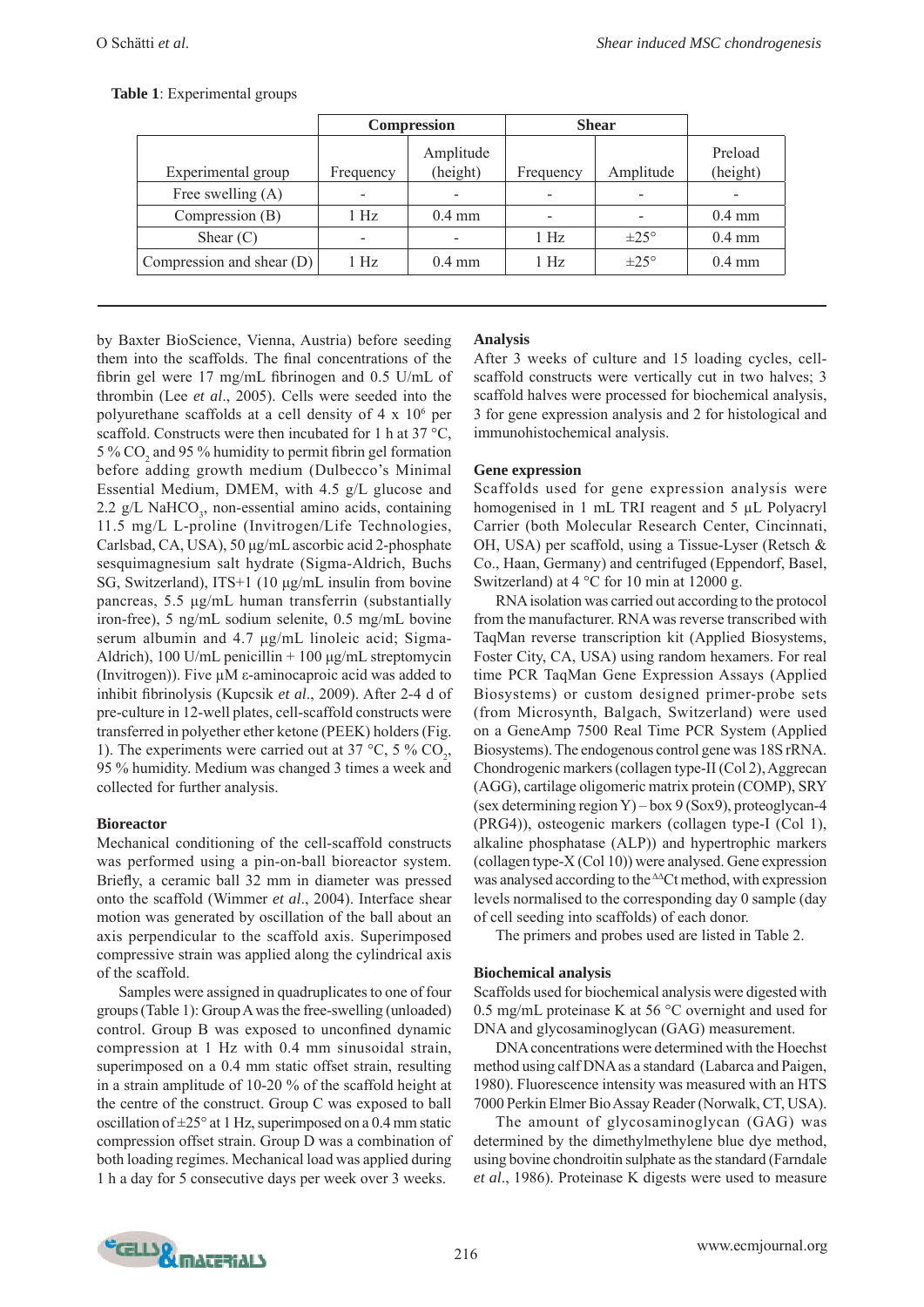| Gene                                       | Abbr.       | Primer fw $5^\circ$ –<br>3'             | Primer rev 5' -<br>3'                                             | Probe (5'FAM<br>/3'TAMRA)                            |  |  |
|--------------------------------------------|-------------|-----------------------------------------|-------------------------------------------------------------------|------------------------------------------------------|--|--|
| Collagen type I $\alpha$ 1 chain           | Col 1       | TGG AGA TGA T                           | CCC TGG AAA GAA ACT GAA ACC TCT CGG GCA ATC CTC<br>GTG TCC CTT CA | <b>GAG CAC CCT</b>                                   |  |  |
| Collagen type II $\alpha$ 1 chain          | Col 2       | TTC ACG TAC A                           | GGC AAT AGC AGG GAT AAC AGT CTT GCC<br>CCA CTT ACC                | CCT GAA GGA TGG<br>CTG CAC GAA ACA<br>TAC            |  |  |
| Collagen type $X \alpha 1$ chain           | Col 10      | <b>ACC AAA TG</b>                       | ACG CTG AAC GAT TGC TAT ACC TTT ACT<br>CTT TAT GGT GTA            | ACT ACC CAA CAC<br>CAA GAC ACA GTT<br>CTT CAT TCC    |  |  |
| Aggrecan                                   | AGG         | TCC TGT ACT CA                          | AGT CCT CAA GCC CGG GAA GTG GCG<br><b>GTA ACA</b>                 | CCG GAA TGG AAA<br>CGT GAA TCA GAA<br><b>TCA ACT</b> |  |  |
| Proteoglycan-4                             | PRG4        | GAG TAC CCA ATC<br>AAG GCA TTA TCA      | CCA TCT ACT GGC TTA<br><b>CCA TTG CA</b>                          | CAA TCC CAT GCT<br>TTC CGA TGA GAC<br><b>CAAT</b>    |  |  |
| Gene                                       | Abbr.       | <b>Applied Biosystems Serial number</b> |                                                                   |                                                      |  |  |
| Cartilage Oligomeric<br>Matrix Protein     | <b>COMP</b> | Hs 00164359 ml                          |                                                                   |                                                      |  |  |
| SRY (sex determining<br>region Y) - box 9  | Sox9        | Hs_00165814_m1                          |                                                                   |                                                      |  |  |
| Alkaline Phosphatase,<br>liver/bone/kidney | <b>ALP</b>  | Hs 00758162 ml                          |                                                                   |                                                      |  |  |
| 18S rRNA                                   | <b>18S</b>  | 4310893E                                |                                                                   |                                                      |  |  |

the GAG content of the scaffolds. The total GAG content of the culture media, collected at each media change, was also measured to assess the release of matrix molecules from the sample into the media. Absorbance was measured with a Victor3 Perkin Elmer (Waltham, MA, USA) 1420 multilabel counter. GAG values were normalised to the DNA content.

# **Histology and immunohistochemistry**

For immunohistochemical analysis scaffolds were fixed in 70 % methanol at 4 °C and incubated in 5 % D(+) sucrose solution in phosphate buffered saline (PBS) for 12 h at 4 °C before embedding them in Jung tissue freezing compound and cryosectioning at 10 μm (Microm HM560 CryoStar, Thermo Scientific, Waltham, MA, USA). To visualise cell distribution and extracellular matrix accumulation sections were stained with Toluidine Blue. The deposition of collagen types I and II, and aggrecan was determined by immunohistochemistry.

 After enzyme pre-treatment (0.25 U/mL Chondroitinase AC for aggrecan and 0.5 U/mL Hyaluronidase for collagen types I and II staining (both Sigma-Aldrich,)), sections were blocked with 5 % horse serum. Then sections were incubated using primary antibodies raised against Col 1 (Col I, 1:2000 dilution), Col 2 (CIICI, 1:6 dilution) and

AGG (1-C-6, 1:5 dilution). The antibody against type I collagen was from Sigma (Sigma-Aldrich). Collagen type II and aggrecan antibodies were from Development Studies Hybridoma Bank (DSHB, University of Iowa, Iowa City, IA, USA). Before detection of aggrecan, a neo-epitope had to be generated by reduction and alkylation steps. Primary antibody was applied overnight at 4 °C for collagen type I and II, and for 30 min at room temperature (RT) for aggrecan. This was followed by biotinylated secondary antibody (30 min, RT) and the preformed avidin-biotinperoxidase complex (30 min, RT) from Vectastain ABC Kit (Vector Laboratories, Burlingame, CA, USA). As a chromogen, 3, 3'-diaminobenzidine monomer (DAB) was used. For the negative control, the primary antibody was replaced by PBS. Between each step, sections were washed with 5 % Tween 20 in PBS. Sections were counterstained with Meyer's Haematoxylin for 15 s, cleared in xylene and coverslipped with DPX.

# **Statistical analysis**

Statistical analysis was performed using the software package SPSS (Version 18, SPSS Inc, Chigaco, IL, USA). Data were analysed using a general linear model with repeated measures. The significance level was defined at *p* < 0.05. For the post hoc, *p*-values were adjusted according

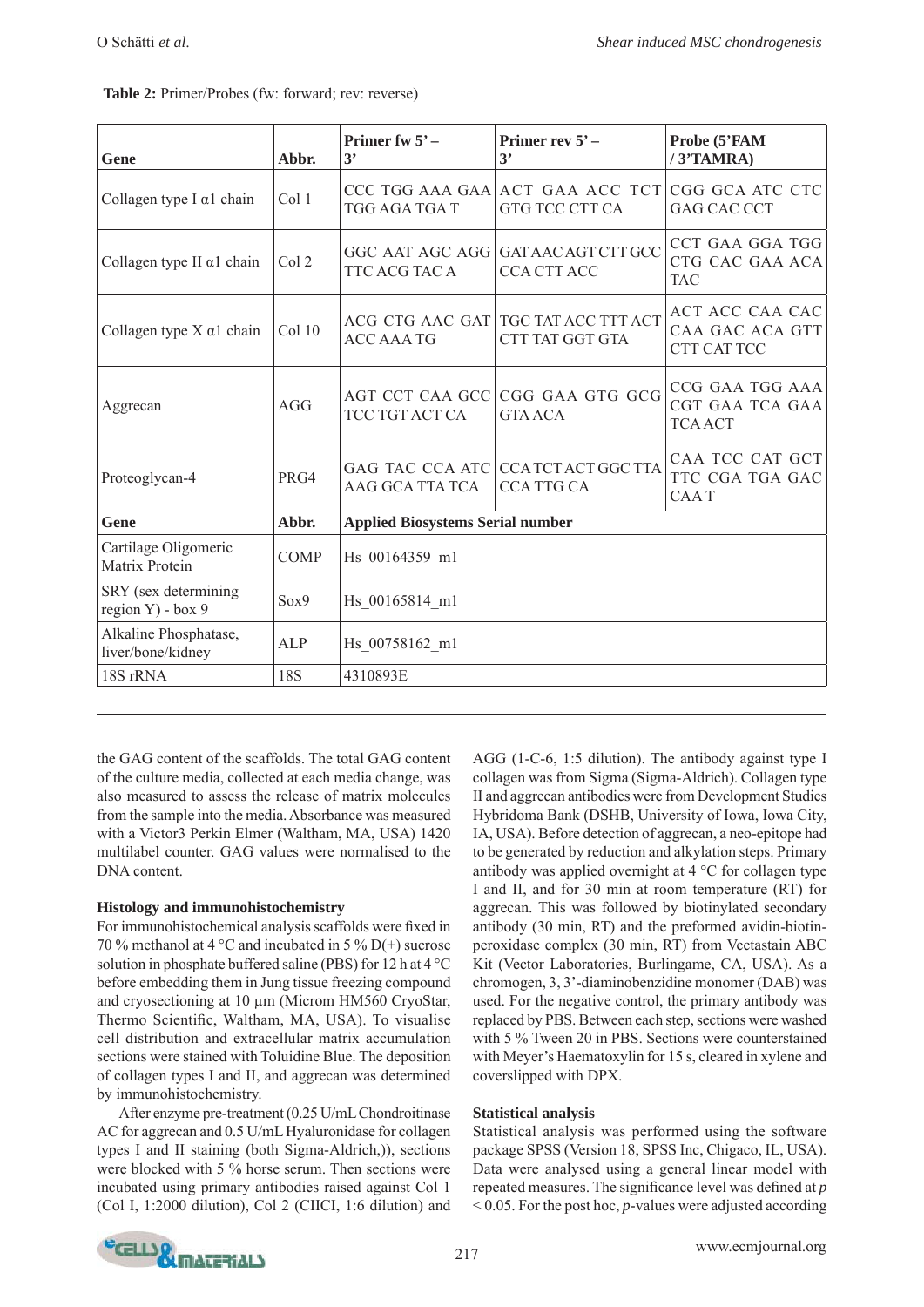

**Fig. 2**. Total GAG/DNA contained within the scaffold and the medium after 21 days of cultivation.  $* = p < 0.05$ relative to unloaded control.



**Fig. 3**. Accumulated GAG released into medium over three weeks of culture. Compression alone shows a trend towards a plateau of secretion.  $\# p \le 0.05$  relative to free swelling,  $\# p \le 0.05$  relative to compression alone.

to Bonferroni's method. Five experiments, each with a different donor, were run in triplicates for gene expression and biochemical analyses.

#### **Results**

#### **Biochemical analysis**

There was no difference in the DNA content between the groups (data not shown). Total GAG synthesised (scaffolds plus medium) was normalised to DNA for each scaffold. The amount of GAG per DNA (Fig. 2) was significantly higher in all loaded groups over control (Compression *p* ≤ 0.05, Shear, compression and shear  $p \le 0.01$ ). There was a trend towards higher total GAG/DNA values in the loaded groups which included shear, but no significant difference over the compression only group was detected. All individual donors demonstrated the same trend. Between the loaded groups, there was a trend visible towards higher retention of GAG in the scaffolds with shear.

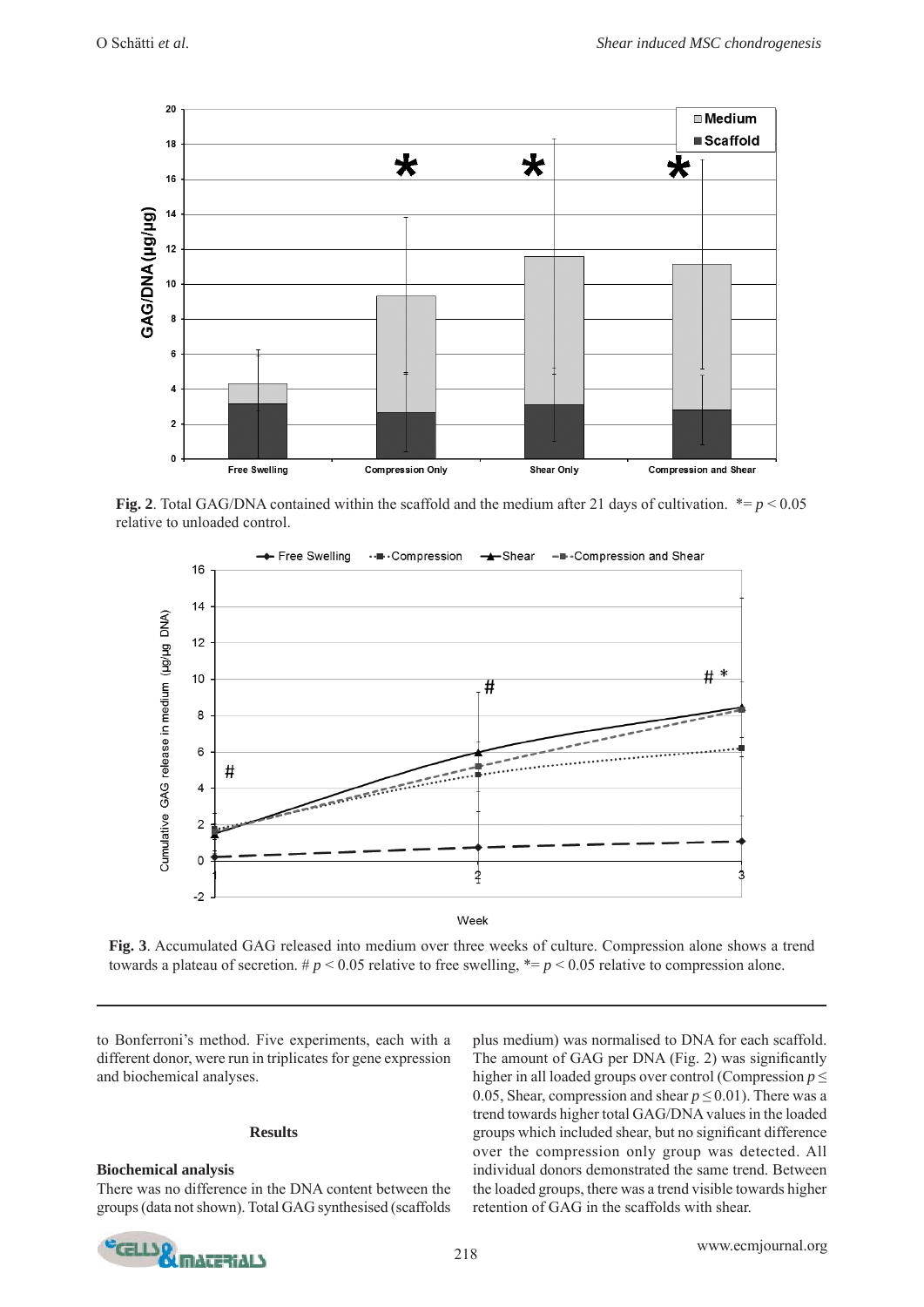a

Sox9 mRNA

 $\mathbf c$ 

COL2 mRNA

e







**Fig. 4**. Relative mRNA expression of human mesenchymal stem cells after 21 days. 4 different experimental groups: Free swelling, Compression, Shear, and Compression and shear. All data were normalized to day 0 values.  $n = 5$ (triplicates per group). #  $p < 0.05$ , ##  $p < 0.01$ , ###  $p < 0.001$ .

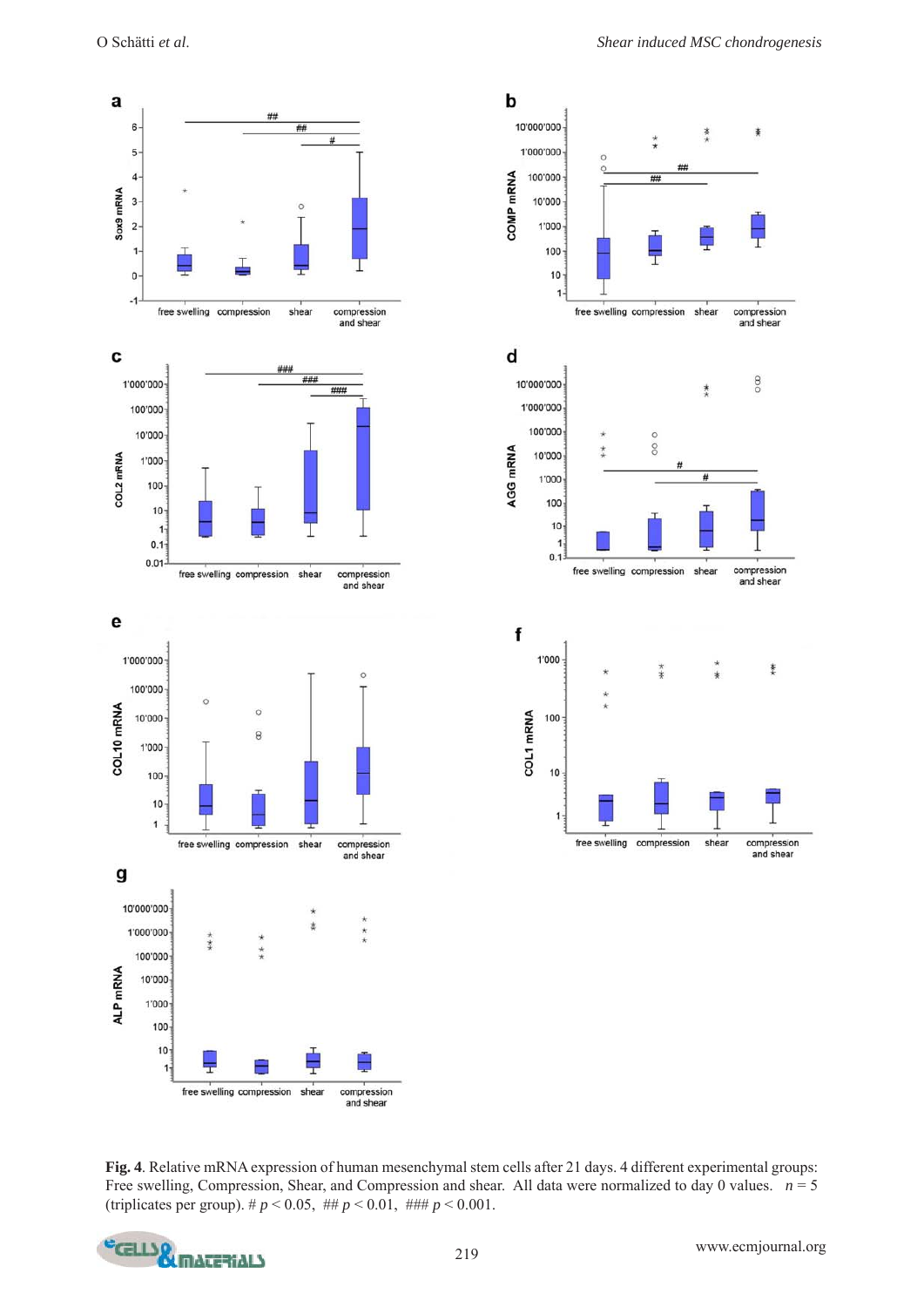

**Fig. 5**. Different phenotypic gene expression ratios of human bone marrow mesenchymal stem cells-seeded scaffolds after 21 days of culture. **(a)** Col2:Col1, **(b)** Col2:ALP, **(c)** Col2:Col10, **(d)** AGG:Col1, **(e)** AGG:ALP and **(f)** AGG:Col10. All data were normalised to day 0 values.  $n = 5$  (triplicates per group). #  $p \le 0.05$ , ##  $p \le 0.01$ .

 The average amounts of GAG secreted in to medium for each week of the culture phase are displayed in Fig. 3. Similar to Fig. 2, where total GAG is displayed, the loaded groups showed also higher GAG values in the medium at all three timepoints. In week 1, a significant difference in GAG released into the medium ( $p \leq 0.05$ ) was detected between compression alone and compression and shear compared to free swelling. No significant difference between loaded groups was observed for week 2. By

week 3, compression and shear, and shear alone had a significantly ( $p \le 0.05$ ) higher value of GAG which is released into the culture medium compared to the other experimental groups indicating a higher production.

# **Gene expression analysis**

Gene expression was dependent on the loading regime applied. Compared to the mRNA levels of Group A, Group B did not show a significant effect on mRNA expression of

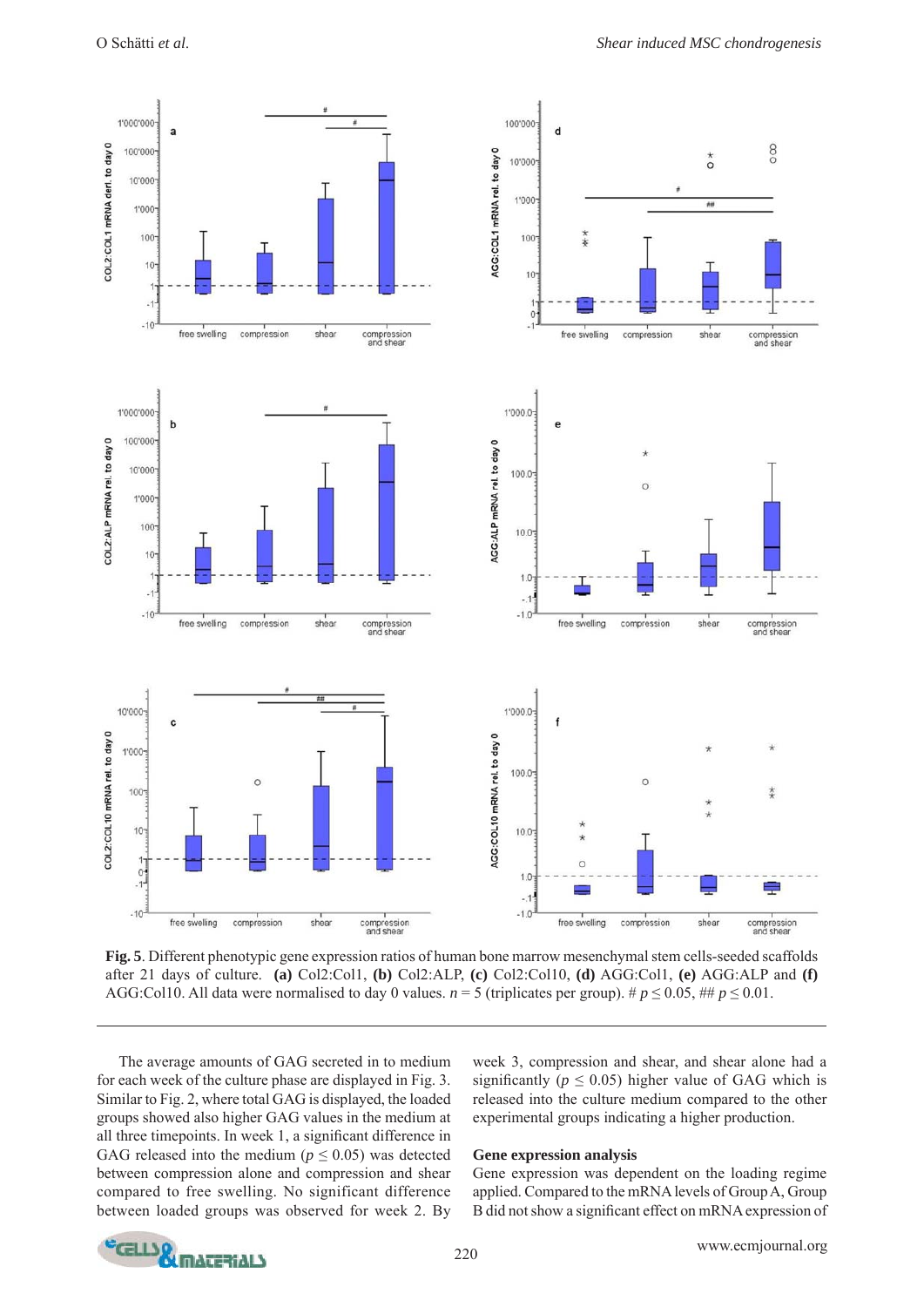

**Fig. 6**. Representative toluidine blue cryo-sections after different loading regimes applied on cell- seeded fibrinpolyurethane scaffolds (donor Male 55 years). Scale bar = 200 μm. Free-swelling **(a)**, Compression **(b)**, shear **(c)**, and compression and shear **(d)**.

the genes analysed (Fig. 4). Group C showed a significant up-regulation for the COMP gene. However, exposure to a sliding motion, superimposed on mechanical compression (Group D), led to a significant up-regulation of Sox9, Col 2, AGG and COMP. Multiaxial loading (Group D) showed a significant ( $p \le 0.01$ ) up-regulation of Sox9 mRNA compared to uniaxial loaded groups as well as the free swelling control. An even greater effect ( $p \le 0.001$ ) was observed for Col 2 mRNA expression in Group D. Similar output was observable for COMP and AGG mRNA upregulation. The combination of compression and shear led to a significantly ( $p \le 0.05$ ) increased gene expression of AGG compared to compression or free swelling and compared to free swelling in COMP. No significant difference in the gene expression of Col 1, Col 10, ALP and PRG4 could be detected between groups.

 For COMP, AGG, Col 10, Col 1 and ALP a distinct set of outliers can be seen. These data points came from the same donor (Male 17 years). While the magnitude is much greater than in the main group, the relative trend is identical.

# **Gene expression ratios**

Compared to day 0 samples, mechanical intervention had a beneficial effect on the chondrogenesis of cells, as indicated by all ratios higher than 1 (Fig. 5). Significant differences in favour of the chondrogenic markers were found for the Col2:Col1, Col2:ALP, Col2:Col10 and AGG:Col1 ratios. The Groups A and B show approximately the same ratio of around or slightly below 1. The latter implies that in these experimental groups the hypertrophic (Col10) or the osteogenic (ALP, Col1) genes still predominate. However, when shear is incorporated into the loading protocol the chondrogenic ratio increases markedly. This effect is most pronounced when shear is combined with mechanical compression (Group D). A significantly elevated ratio was observed between compression and shear, and compression alone ( $p \le 0.01$ ). In addition, significant differences were detected between Group A and Group D ( $p \le 0.05$ ), as well as Group C and Group D  $(p \le 0.05)$ . Col2:Col1, Col2:ALP and AGG: Coll showed a similar pattern with significantly  $(p \le 0.05)$  different ratios between Group B and Group D. Furthermore Col2:Col1 (between Group C and Group D) and AGG:Col1 (between Group A and Group D) show significant ( $p \le 0.05$ ) differences.

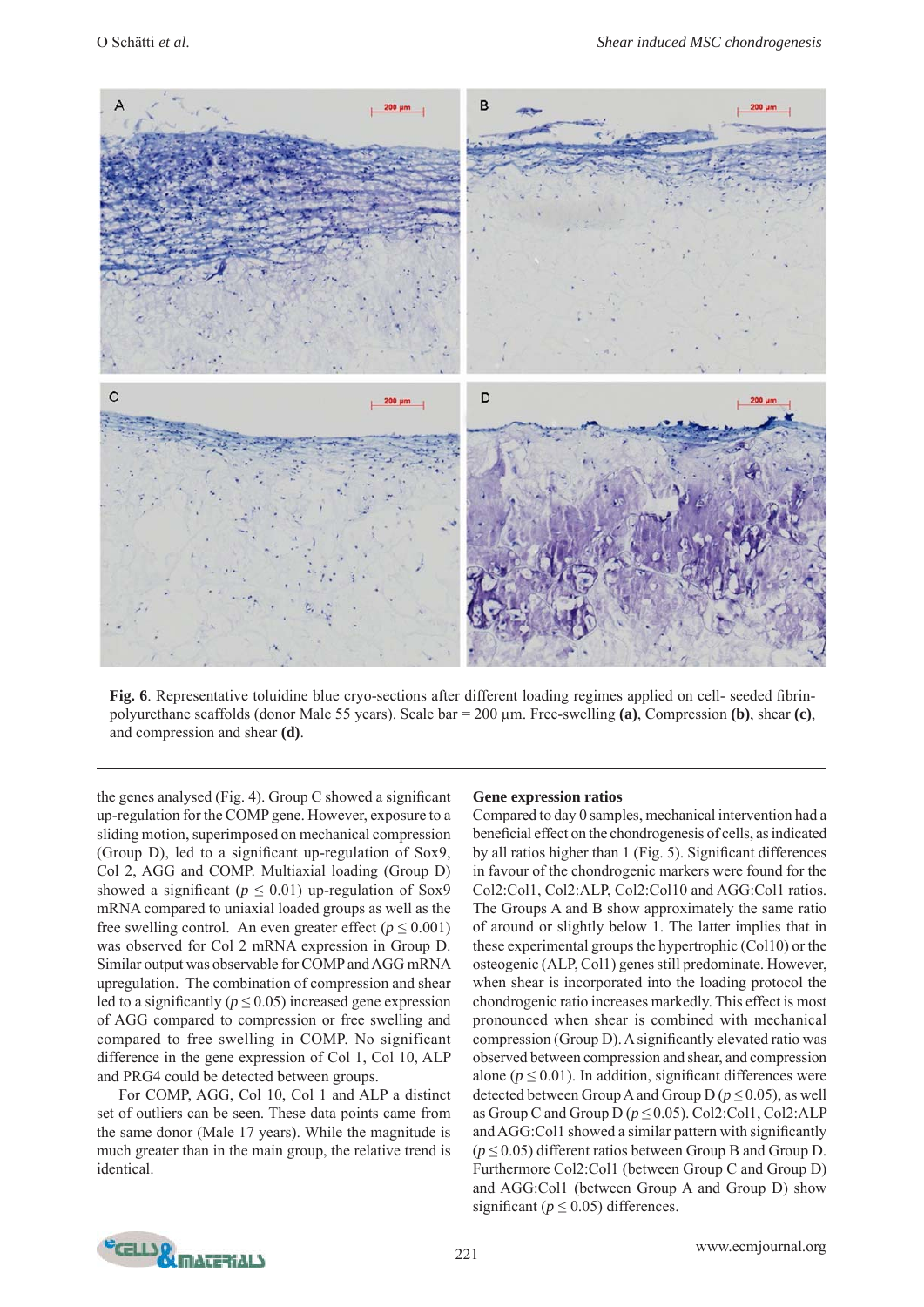

**Fig. 7**. Representative cryo-sections after different loading regimes (donor Male 45 years). Agg **(A-D)**, Col 2 **(E-H)**, Col 1 **(I-L)**; from left to right: free swelling (Group **A**), compression (Group **B**), shear (Group **C**), compression and shear (Group **D**). The scale bar represents 500  $\mu$ m. Total area  $\sim 0.8$  cm<sup>2</sup>.

#### **Histology and immunohistochemistry**

Sections of cell scaffold constructs were stained with Toluidine blue (Fig. 6). Generally the extra- cellular matrix (ECM) was more pronounced in the outer regions of the cell-seeded constructs, while the central regions of the scaffolds had fewer cells and less ECM. These findings were present throughout all loading groups. The surface of the constructs appeared smoother in Group C and Group D. Group A and Group B resulted in a more unorganised and fibro- cartilaginous surface. Furthermore, in Group A, the main accumulation of tissue appears to have occurred on top rather than within the scaffold. Accumulation of proteoglycan-rich ECM was only observed in constructs where compression and shear was applied as indicated by the metachromatic staining.

 Immunostaining for Col 1, Col 2, and AGG is shown in Fig. 7. No obvious difference of Col 1 staining was observed between Group B and Group C. Both sections show a thick layer of the protein at the edge of the scaffolds and a weaker deposition towards the central regions. No clear layer on the surface and a more positive staining towards the central areas is visible in the multiaxial compression and shear group. Group A shows an evenly weak staining with some higher amount of Col 1 deposition on the uppermost layer of the scaffold.

 No collagen type II staining was visible in any sections except for the group where compression and shear is combined. A slight staining can be observed on certain areas below the surface of the scaffold with a weak deposition of collagen type II in more central areas. Aggrecan deposition can be seen in all loading groups. The most evenly stained scaffolds can be found in Group D. Group B and Group C appear similar, with a more intense staining in Group C. Group A has unevenly distribution with a high cell accumulation on top of the scaffold. Negative control sections for all proteins showed no staining throughout all cell-seeded scaffold constructs in all groups (data not shown). As already implied in the toluidine blue staining, Group A contains a layer of fibrocartilaginous matrix on top of the scaffold surface.

#### **Discussion**

The aim of this study was to investigate the influence of mechanical load, in particular the potential of surface shear strain to act as a chondrogenic inducer for MSCs. Mechanical load is one of several factors which are known to affect chondrogenesis of MSCs. With more detailed information on different loading types we hope to develop a better insight into the mechano-sensing and -regulation of MSCs and, in a further step, a more deepened comprehension of chondrogenic induction, as well as preservation of the chondrogenic phenotype.

Previous studies have already demonstrated beneficial effects of surface shear on chondrocytes (Grad *et al*., 2006a). Studies incorporating shear showed an increased GAG production for the multiaxial loaded groups, an

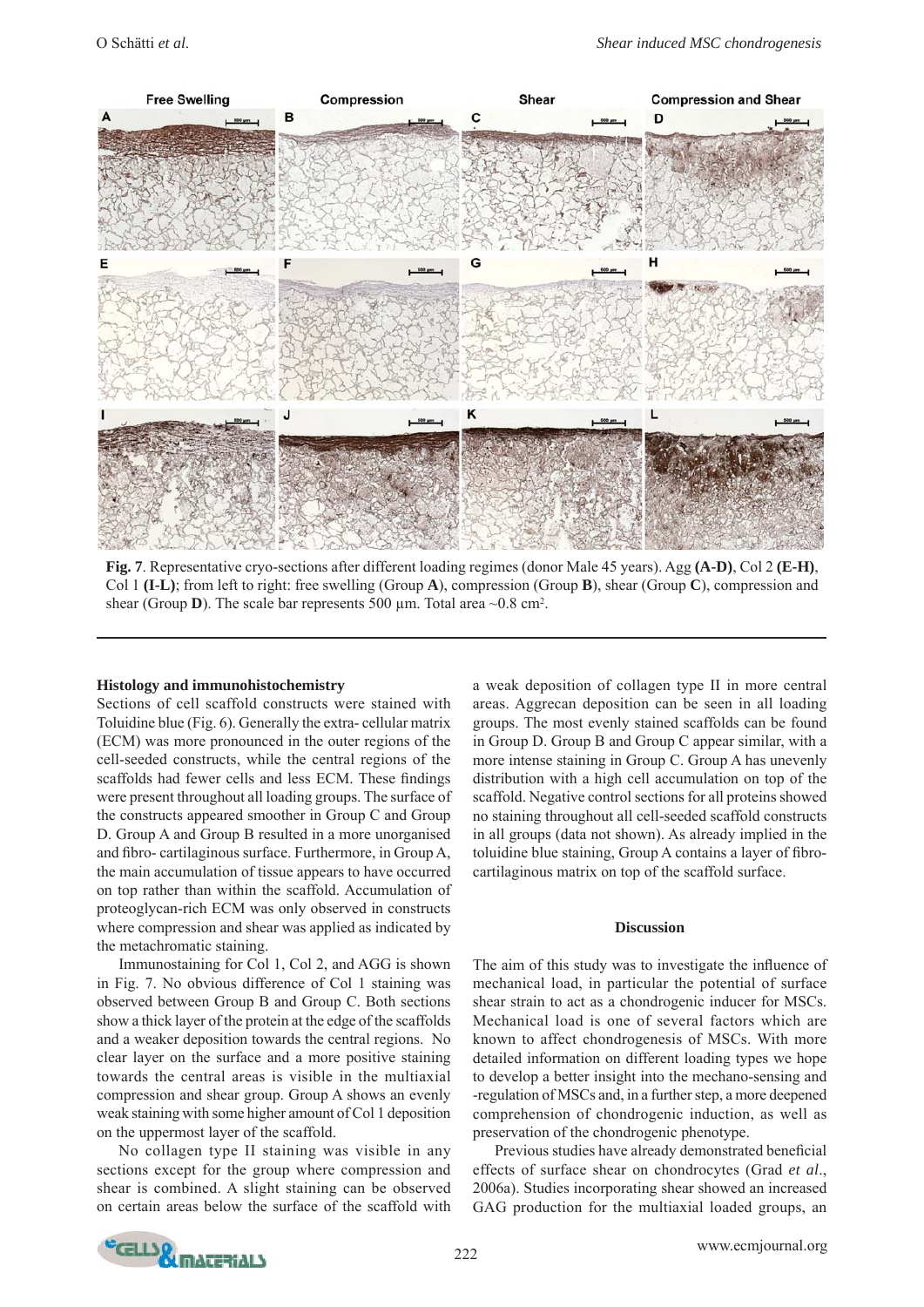up-regulation of chondrogenic gene markers as well as the presence of cartilage-specific proteins. GAG content was also elevated in our study; similar to findings with chondrocytes, within the loaded groups there was a trend towards a greater GAG increase in the groups containing shear. We have previously shown that within this system the addition of 10 ng/mL TGFβ1 leads to a more robust chondrogenesis than that generated by mechanical induction, suggesting further improvements are possible (Li *et al*., 2010b). From a biochemical point of view, the production of GAG is an important parameter indicating chondrogenic differentiation. Once MSCs acquire a chondrogenic phenotype, the challenge is to prevent them from becoming hypertrophic. Amongst others, this step is associated with a decrease in GAG secretion. Looking at the time course of GAG secretion in the medium through all groups, the compression and shear group seems to maintain a constant release of GAG while in the other groups a decreased GAG release with time can be observed. This suggests that with combined loading of compression and shear, GAG production does not decrease and the chondrogenic phenotype is more likely to be preserved than with the uniaxial loading groups or the free swelling control but this would have to be confirmed with further studies.

 Generally, gene expression was dependent on the loading regime and significant differences between the experimental groups could be detected. In this study, the incorporation of shear into the loading protocol showed increased chondrogenic gene markers. However, hypertrophic (Col 10) and osteogenic (Col 1 and ALP) gene markers were not affected by surface shear. This is highly favourable, showing that compression and shear may lead to a more stable chondrogenic phenotype. Thus, cultured cells are less likely to become hypertrophic and more likely to refrain from progressing towards bone. Most importantly, only samples loaded with compression and shear showed a significant up-regulation of the chondrogenic gene markers Col 2, AGG, COMP, and Sox9, an important chondrogenic transcription factor.

 While the mRNA expression of AGG in the compression alone and the shear alone groups was comparable to the unloaded control, this does not exclude the possibility that increases would have been detected if samples had been taken at earlier time points. All loaded groups had an increase in GAG/DNA, in some cases without an apparent increase in AGG expression, which suggests further investigation into the translation of mRNA into actual sulphated GAG is required.

 Although there was a remarkable increase in Col 2 mRNA in the compression and shear group, only a slight deposition could be detected. There can be several reasons for this. First, Col 2 up-regulation on the protein level in MSCs is known to be very poor. Even under optimal medium composition, it can take several weeks, and one needs to consider that TGF-β, the most potent factor inducing chondrogenesis, is lacking in the culture medium. Second, as the matrix produced is relatively immature a large proportion is likely to have been released into the medium. This release was not investigated, which is one of the weaknesses of this study.

 The gene expression data for COMP, AGG, Col 1, Col 10 and ALP shows a set of distinct outliers, some of them as much as 3 times the IQR. All these data points originate from the same donor and while the magnitude is different, the trends between the groups are identical to the main body of data. This dataset was obtained from a 17 year old donor, while the remaining 4 donors ranged from 45-70 years. This would suggest that younger donors are much more responsive on an mRNA level but more work would be required to confirm this. The question of whether the vitality and efficiency of human MSCs decrease with age is still unresolved; however the prevailing view is that both numbers and efficiency decrease with increasing age (Caplan, 2007). Our data would support that theory. It also would indicate that a chondrogenic response can still be induced in elderly cells, albeit to a lesser extent.

 Gene expression ratios enable a direct comparison between the regulation of two different gene products. In this study, we evaluated whether a superior chondrogenic phenotype would be achieved with the integration of shear. All three ratios generated with Col 2 showed significantly enhanced chondrocyte-specific phenotype for the compression and shear loading group. The domination of Col 2 over Col 10 as well as Col 2:ALP, Col 2:Col 1, and AGG:Col 1 support the hypothesis that it is possible to provide a more stable chondrogenic phenotype with complex loading.

 Cryosections stained with toluidine blue and by immunolabelling showed a similar pattern for the free swelling control group. Under free swelling condition, the cells appear to accumulate on top of the scaffold where also the build-up of the matrix takes place. Here, nutrients and oxygen are more available than within the scaffold. From the immunohistochemical staining, it is apparent that mainly Col 1 is being produced. Comparing the uniaxially loaded samples, the smoother surface of the shear group becomes obvious. Articular cartilage requires a smooth and nearly frictionless surface to optimally meet the mechanical demands. The metachromatic stain displayed in the compression and shear group indicates a superior development of sulphated ECM compared to the other groups. The deposition of AGG, an important ECM protein, is consistent with this observation. In addition, the compression and shear group was the only group where Col 2 immunostaining could be detected. The toluidine blue staining indicates that the sulphated, cartilage-like matrix reaches a depth around 800-900 μm. This implies that there may be a form of paracrine signalling occurring between the cells on the upper surface (which experience the shear) and the ones lying in deeper areas of the scaffold. The persistent staining for Col 1 suggests that further optimisation is required. Whether this takes the form of further additional stimulus or a change in hydrogel used to embed the cells needs to be investigated. It has been suggested that platelet-rich fibrin glue is a viable scaffold for implantation of human MSCs into a clinical articular defect (Haleem *et al*., 2010). However, the small patient group and short (12 months) outcome times means that further investigations are required.

 From our results, we can conclude that a combination of shear and compression has superior influence on

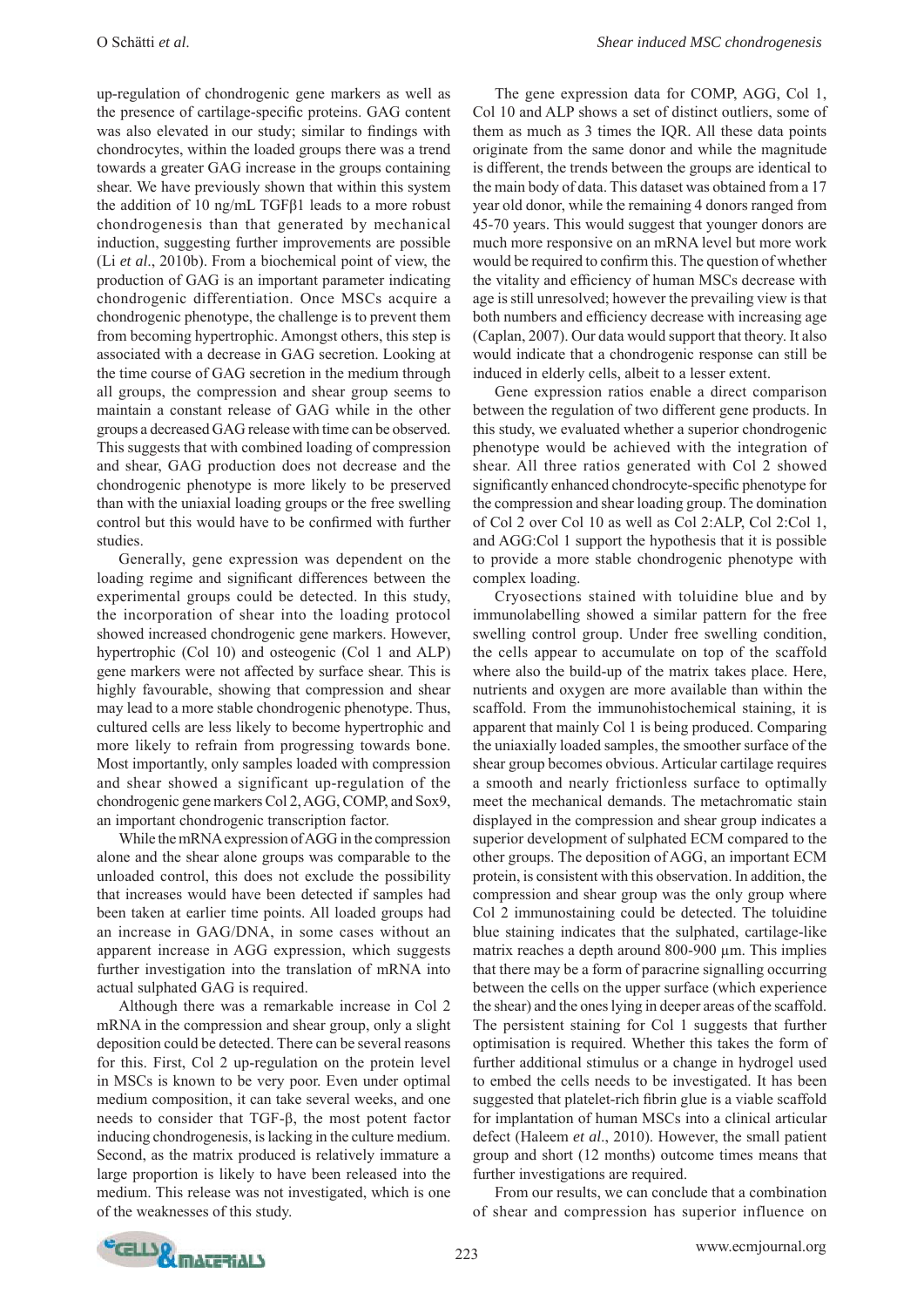chondrogenesis than either stimulus alone. This would support the theory of applying CPM as post-operative rehabilitation after articular cartilage treatment. Already, the input of a shear force, which is the main input when applying CPM, helps to induce MSCs into a more chondrogenic phenotype – as the gene ratios obtained in this study suggest. In a subsequent study, one can consider extending the loading phase of the constructs, hoping to get more Col 2 signal also on the protein level. A more accurate loading regime may provide better predictions about the behaviour of the cells in an *in vivo* environment. Therefore, *in vitro* studies utilising multiaxial load can serve as an intermediate screen between *in vitro* stages and preclinical animal testing. In particular, we might be able to exclude unsuccessful therapies at an early *in vitro* stage thus reducing the number of procedures that are later tested in animals. Furthermore, the incorporation of surface shear into the loading protocol might give us some insights regarding CPM procedures used in post-operative rehabilitation after articular cartilage treatments.

 Previous studies have demonstrated that a period of preconditioning with TGFβ followed by uniaxial compression leads to better chondrogenesis than direct application of load in the presence of TGF-β. This finding together with the data presented here suggest that an initial period of chondrogenic induction, either by growth factor alone or the application of shear superimposed over compression, is required prior to the application of axial load for chondrogenic stimulation. This also suggests that in the natural healing environment (where no exogenous TGF-β is present) the initial mechanical environment may play a major role in determining the phenotype of the repair tissue.

 During this study we applied the load for 1 h per day in order to protect the newly forming matrix. It is possible that the duration of load may also play a regulatory role, specifically in the case of osteoblastic markers which did not significantly increase. Any future study on the osteogenic aspects will also include more osteogenic end point analysis, such as ALP protein activity and calcium incorporation. There will also be a large interplay between mechanical stimuli and the growth factors and morphogens, which are also present in the cellular microenvironment. Some of these will be endogenous, so will be derived by the cells experiencing the forces applied

 In conclusion, the aim of this study was to investigate if the incorporation of shear in the loading protocol shows a beneficial effect for the progression of MSCs towards a chondrogenic phenotype. The gene expression response is favourable, showing an up-regulation of the chondrogenic markers and unaffected hypertrophic and osteogenic markers with compression and shear. The gene expression data were basically confirmed on the protein level, showing that our loading regime also supports cartilaginous protein expression. However, the persistence of collagen I and the low level of cartilaginous matrix retained within the scaffold means further improvements are required. These data would suggest that shear is a critical component when inducing chondrogenesis in human mesenchymal stem cells by mechanical means. Uniaxial load does not appear to be sufficient under the conditions applied here. This may

play a role in natural healing within the musculoskeletal system, whereby the same cell type (MSCs) initiates bone repair (uniaxial load) and cartilage repair (multiaxial load) resulting from different mechanical cues. This knowledge could be used to develop more optimal rehabilitation protocols to be used after implantation of MSCs for cartilage repair.

#### **Acknowledgements**

We would like to thank D. Eglin and M. Glarner (AO Research Institute Davos, AO Foundation, Davos) for producing the polyurethane scaffolds, and Dr Andreas Goessl, Baxter Biosurgery, Vienna, for providing the fibrin components. The authors have no potential conflicts of interest.

#### **References**

 Angele P, Yoo JU, Smith C, Mansour J, Jepsen KJ, Nerlich M, Johnstone B (2003) Cyclic hydrostatic pressure enhances the chondrogenic phenotype of human mesenchymal progenitor cells differentiated in vitro. J Orthop Res **21**: 451-457.

 Angele P, Schumann D, Angele M, Kinner B, Englert C, Hente R, Fuchtmeier B, Nerlich M, Neumann C, Kujat R (2004) Cyclic, mechanical compression enhances chondrogenesis of mesenchymal progenitor cells in tissue engineering scaffolds. Biorheology **41**: 335-346.

 Campbell JJ, Lee DA, Bader DL (2006) Dynamic compressive strain influences chondrogenic gene expression in human mesenchymal stem cells. Biorheology **43**: 455-470.

 Caplan AI (2007) Adult mesenchymal stem cells for tissue engineering versus regenerative medicine. J Cell Physiol **213**: 341-347.

 Farndale RW, Buttle DJ, Barrett AJ (1986) Improved quantitation and discrimination of sulphated glycosaminoglycans by use of dimethylmethylene blue. Biochim Biophys Acta **883**: 173-177.

 Gorna K, Gogolewski S (2002) Biodegradable polyurethanes for implants. II. *In vitro* degradation and calcification of materials from poly(ε-caprolactone) poly(ethylene oxide) diols and various chain extenders. J Biomed Mater Res **60**: 592-606.

 Grad S, Gogolewski S, Alini M, Wimmer MA (2006a) Effects of simple and complex motion patterns on gene expression of chondrocytes seeded in 3D scaffolds. Tissue Eng **12**: 3171-3179.

 Grad S, Lee CR, Wimmer MA, Alini M (2006b) Chondrocyte gene expression under applied surface motion. Biorheology **43**: 259-269.

 Haleem AM, Singergy AA, Sabry D, Atta HM, Rashed LA, Chu CR, El Shewy MT, Azzam A, Abdel Aziz MT (2010) The clinical use of human culture-expanded autologous bone marrow mesenchymal stem cells transplanted on platelet-rich fibrin glue in the treatment of articular cartilage defects: A pilot study and preliminary results. Cartilage **1**: 253-261.